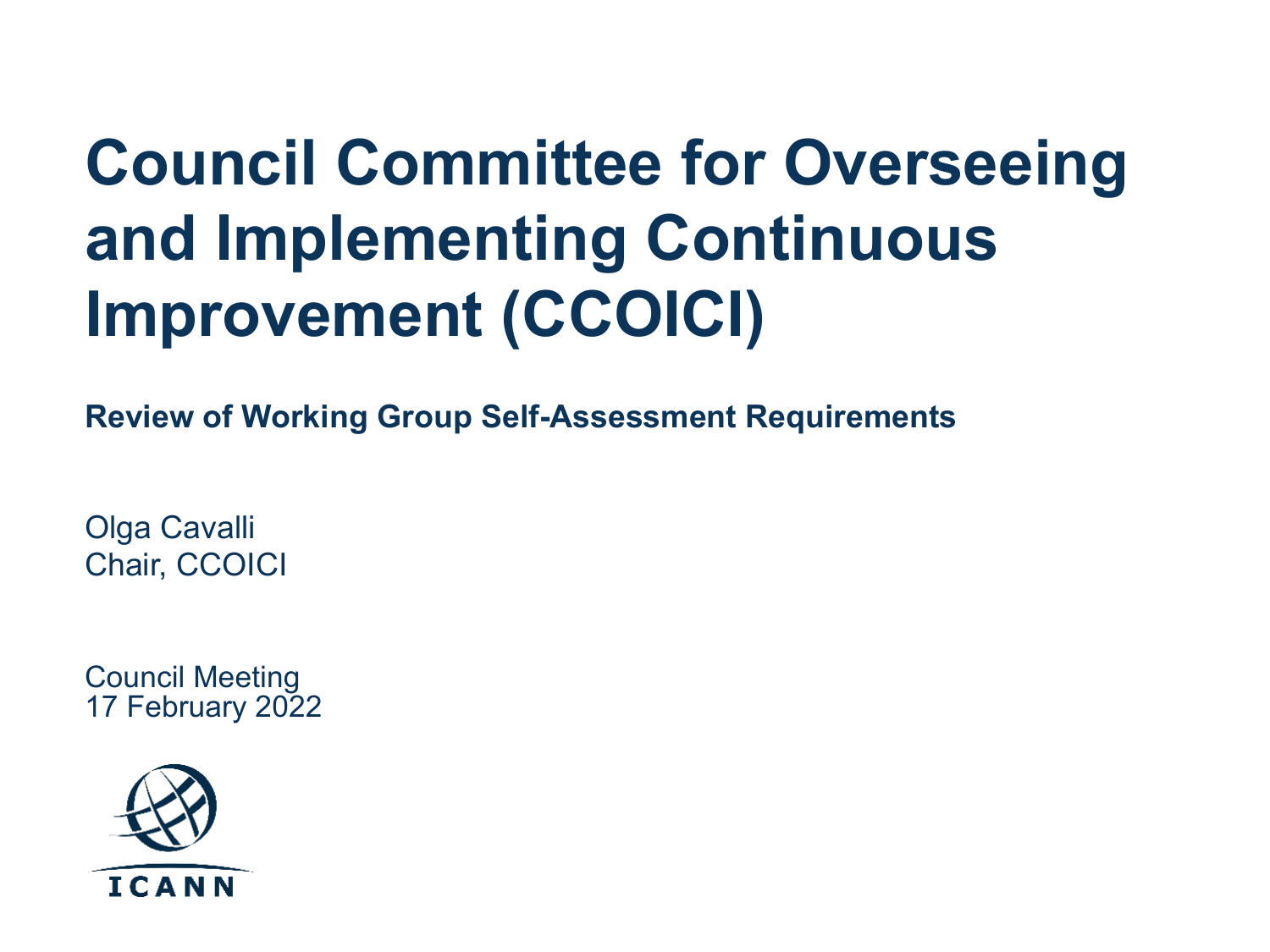## **CCOICI Assignment**

*Consider if/how WG Self-Assessment (WGSA) can be improved and possibly enhanced with a periodic assessment as well as exit interview with interested parties to help identify at an early stage potential issues as well as future improvements to be considered. This could potentially be combined with the WG Chair assessment as outlined in PDP 3.0 improvement #13. Council Committee to also consider the findings of the most recent WG Self-Assessments to determine if there are other improvements the GNSO Council should consider.*

CCOICI members:

- ► Took WGSA test survey
- ► Reviewed PDP 3.0 improvement #13 materials
- ► Considered own experiences as WG members / Council members

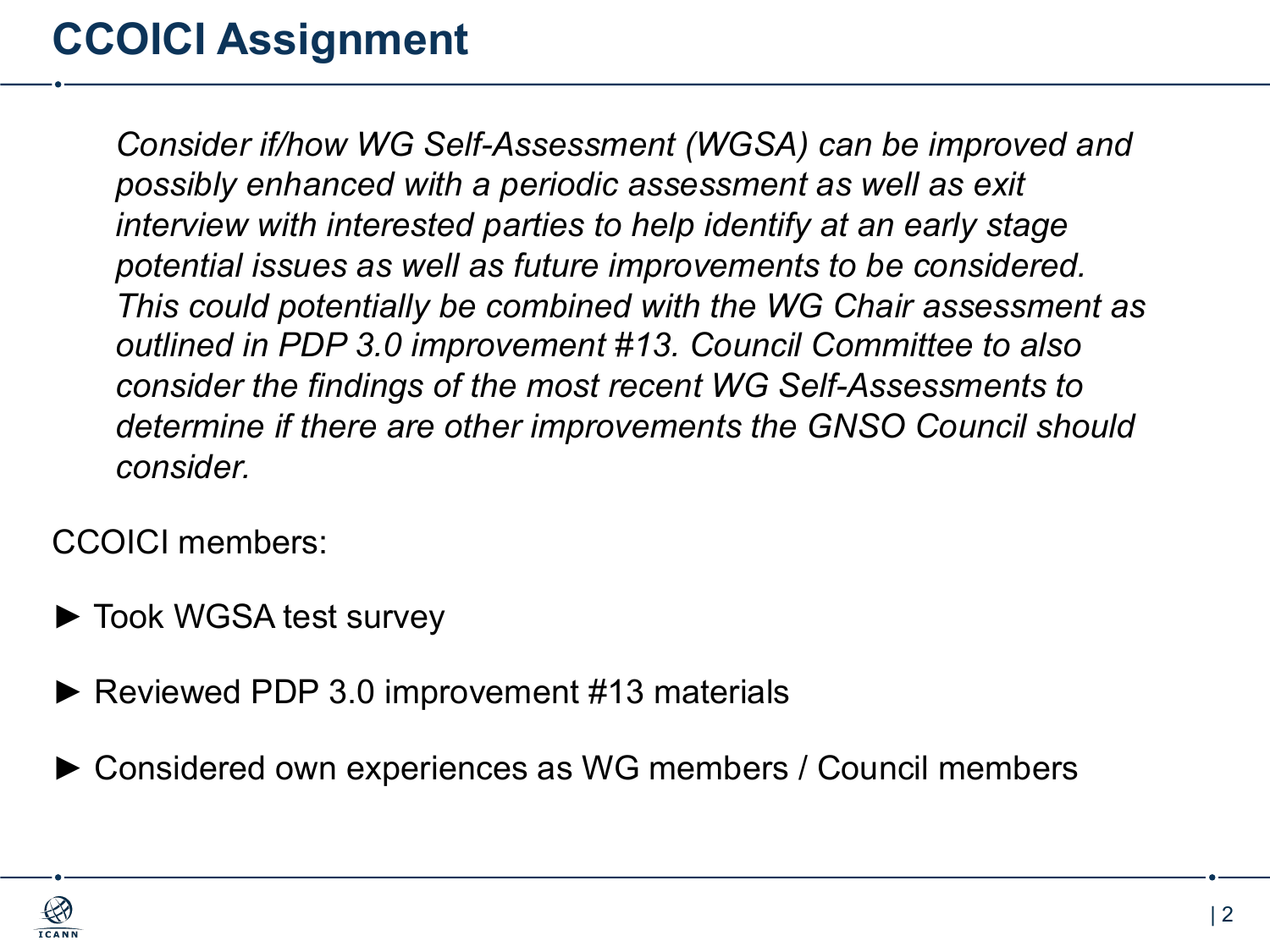#### **Proposed Updates**

- **1. Working Group Guidelines Section 7.0 – Working Group Self Assessment**
- **2. Section 6.2 – GNSO Working Group Charter Template**
- **3. GNSO Working Group Charter Template**
- **4. Working Group Self Assessment Survey**

Proposed updates reflect:

- **■** Stating objective of WGSA: inform the Chartering Organization of potential issues that might need to be immediately addressed (periodic survey) or for future efforts (closure survey);
- ¤ Charter to state if and when a periodic survey and/or closure is expected to take place to provide flexibility;
- $\odot$  Clarity around what will be publicly available and with whom information is shared;
- $\odot$  Permitting anonymous responses, but with ability to send unique link to WG members to ensure that only WG members respond;
- $\odot$  New/updated questions focused on performance of WG leadership, Council liaison and staff support.

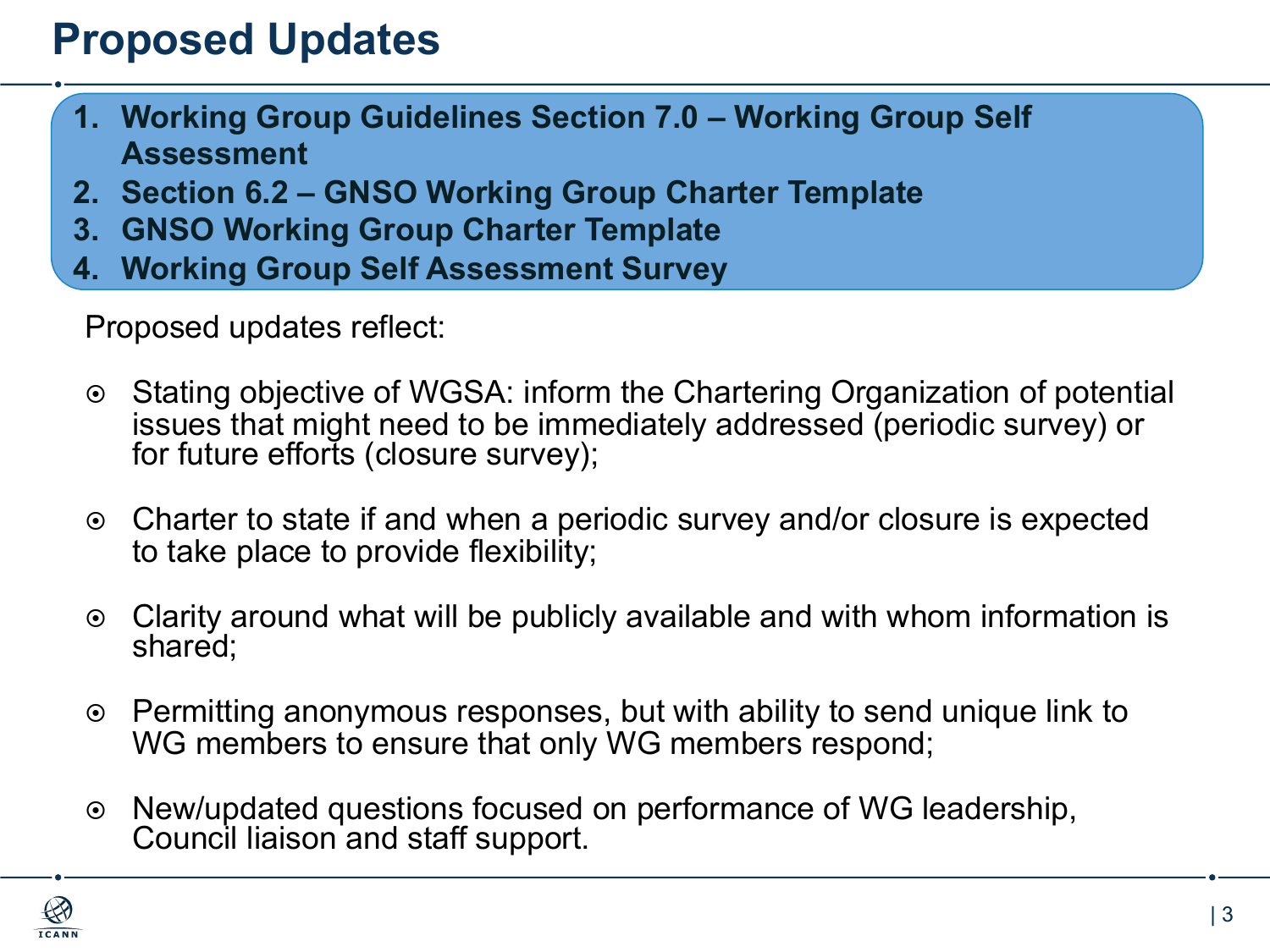#### **New**

- **1. Periodic Survey**
- **2. Survey tool technical requirements**
- **A new periodic survey template that would normally be conducted** after the publication of the Initial Report (unless charter indicates differently, or Council decides differently);
- $\circ$  Includes PDP 3.0 proposed survey questions regarding leadership;
- $\odot$  Council leadership, in consultation with liaison to the WG, may decide to modify the survey, if deemed necessary;
- ◎ Set of technical requirements that the survey tool would ideally possess.

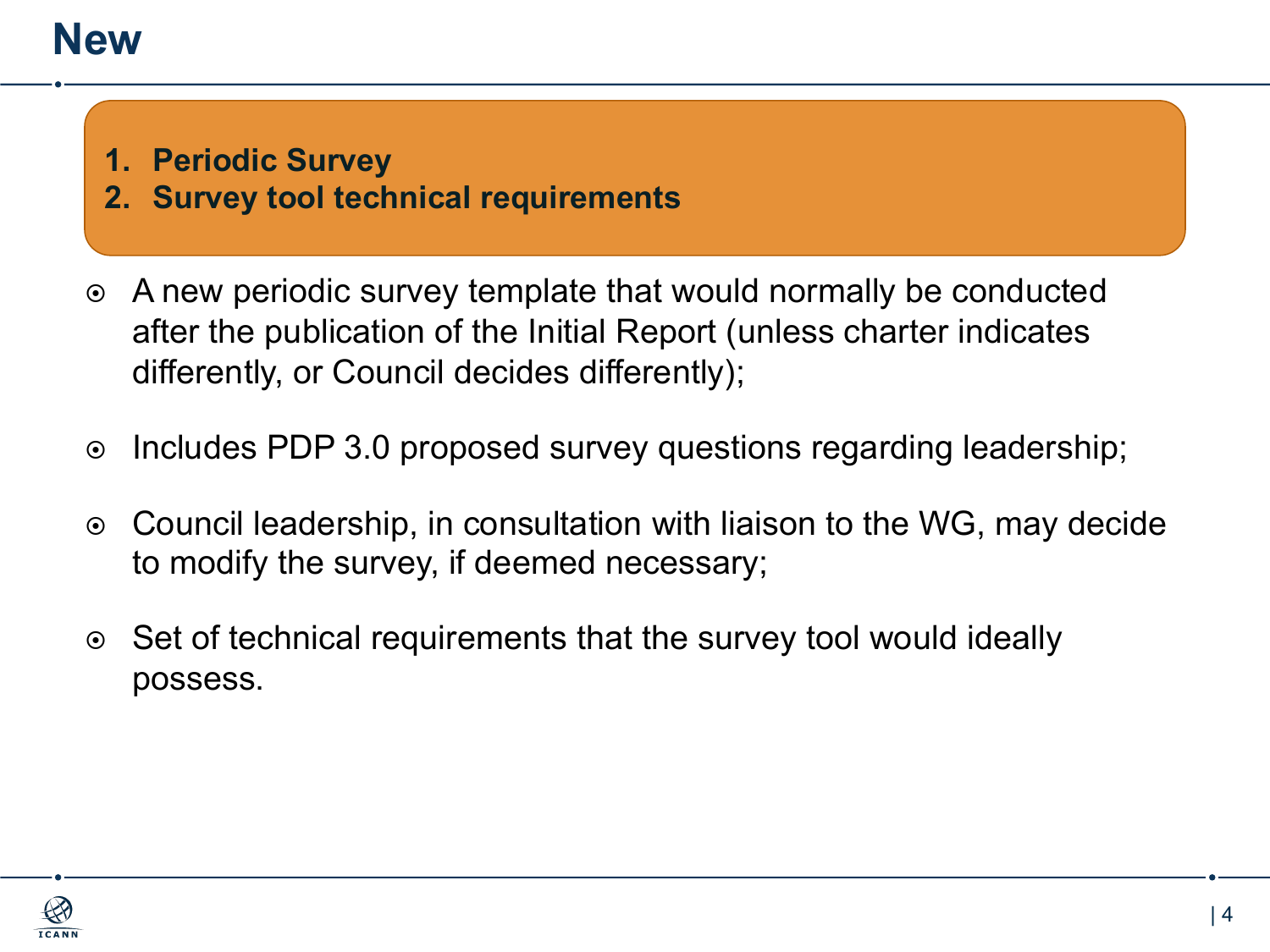#### **Proposed Next Steps**